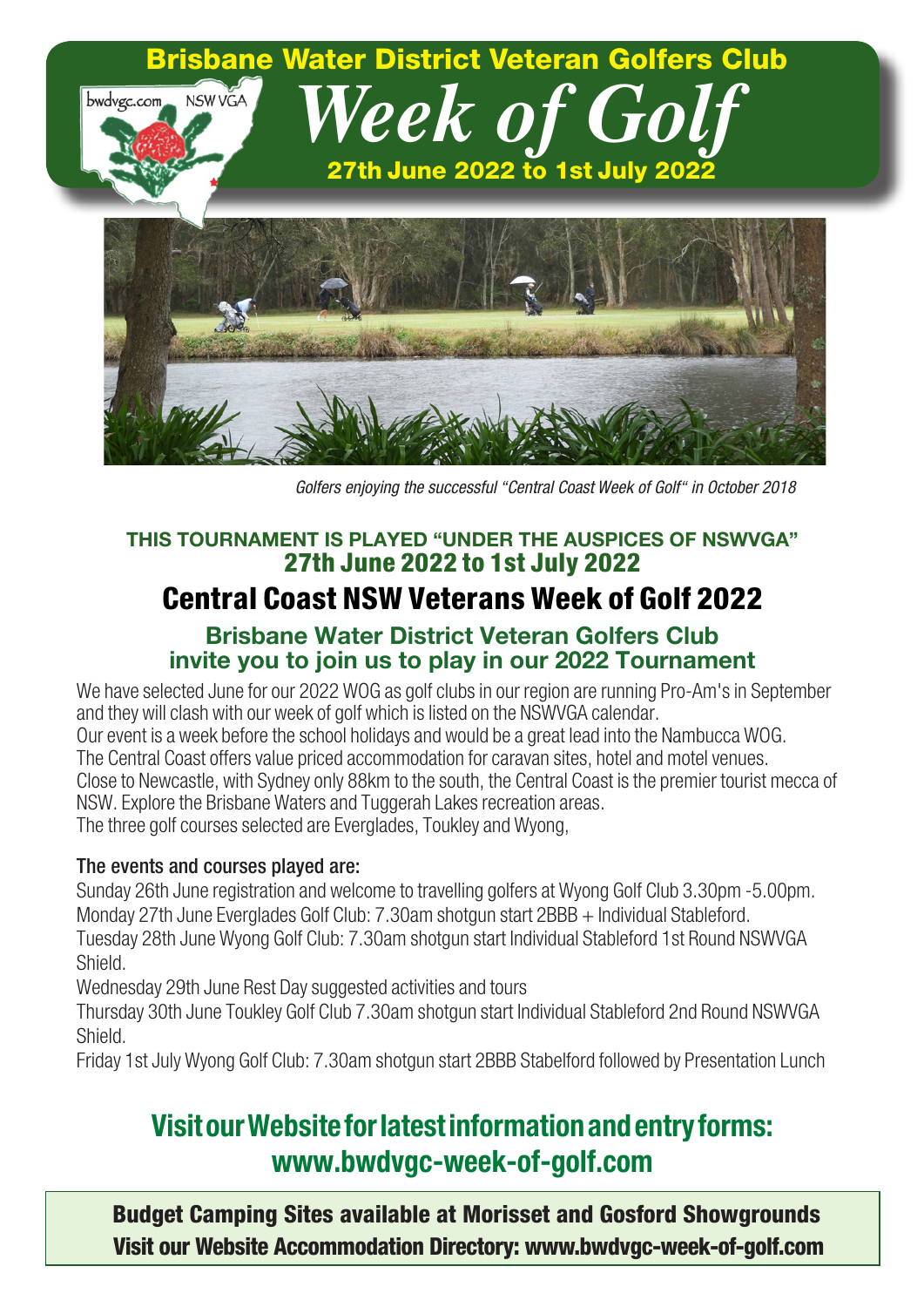## Brisbane Water District Veteran Golfers Club Week of Golf Tournament 20**2**2 • Entry Form

| Name First Person (Mr/Mrs/MS)    |                                   |                    |
|----------------------------------|-----------------------------------|--------------------|
| Address (Street)                 | (Town)                            |                    |
| Post Code                        | <b>Email Address</b>              |                    |
| Phone No.                        | Golflink Number                   | <b>GA Handicap</b> |
| Home Club                        | Walk/Need Cart/Seek to Share Cart |                    |
| Name Second Person (Mr/Mrs/MS)   |                                   |                    |
| Address (Street)                 | (Town)                            |                    |
| Post Code                        | <b>Email Address</b>              |                    |
| Phone                            | Golf Link No.                     | <b>GA Handicap</b> |
| Home Club                        | Walk/Need Cart/Seek to Share Cart |                    |
| Preferred tee times are between: | am and                            | am                 |

#### **Notes**

\* Please supply 2 Stamped-Addressed envelope if no email Address provided

\* Please supply names and fees for persons attending luncheon only

**Return completed entry form with Cheque to or by direct payment to**

| <b>BWDVGC</b>                     | <b>BSB No. 637 000</b>          |
|-----------------------------------|---------------------------------|
| <b>18 Lady Kendall Drive</b>      | A/C No. 716797414               |
| <b>Blue Haven NSW 2262</b>        | A/C Name BWDVGC CC week of golf |
| Email: sandgmitchell1@live.com.au | Add details: Name on entry form |

|                                                                            | <b>Fees</b>            | No. Of | <b>Total</b> |
|----------------------------------------------------------------------------|------------------------|--------|--------------|
| Total Package<br>Registration Welcome, All Golf Days, Presentation Dinner. |                        | 1      | 130.00       |
|                                                                            |                        |        |              |
| <b>Options</b>                                                             |                        |        |              |
| Everglades Golf Club 27th June 2022                                        |                        | 0      | 0.00         |
| Wyong Golf Club: 28th September 2022                                       | 30.00                  | 0      | 0.00         |
| Rest Day: 29th June 2022                                                   |                        |        |              |
| Toukley Golf Club: 30th September 2022                                     | 30.00                  | 0      | 0.00         |
| Wyong Golf Club: 1st July 2022                                             | 30.00                  | 0      | 0.00         |
| Presentation Lunch: 1st July 2022                                          | 30.00                  | 0      | 0.00         |
|                                                                            | 130.00<br><b>Total</b> |        |              |
| Please advise partners name if sharing a cart:                             |                        |        |              |
| Any dietary requirements                                                   |                        |        |              |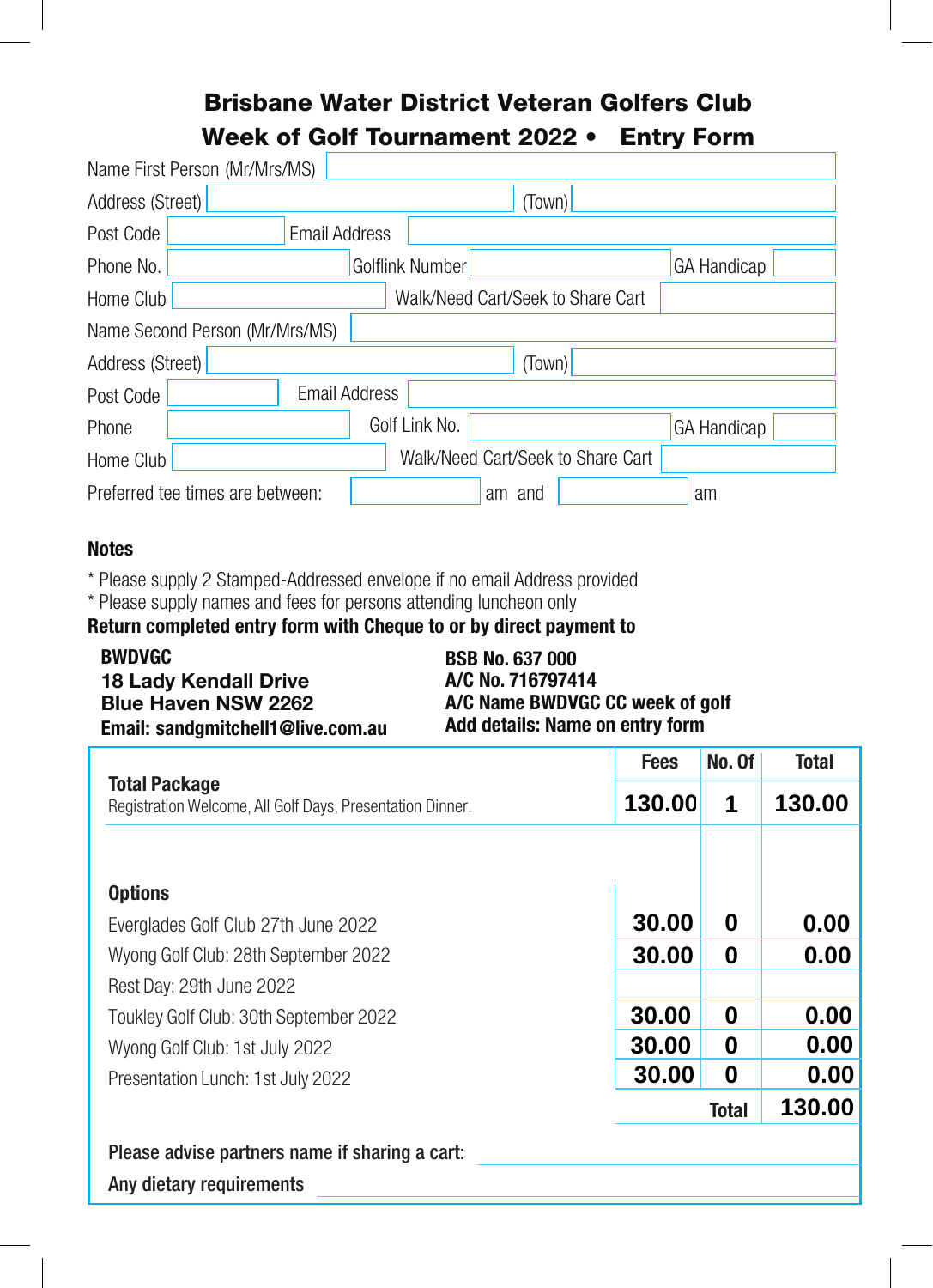| We would like to survey your preferences regarding your playing Partners and cart preference<br>Tick in front of your preferences • I wish to play with travelling partner on the, |                   |                  |                |       |  |  |  |  |
|------------------------------------------------------------------------------------------------------------------------------------------------------------------------------------|-------------------|------------------|----------------|-------|--|--|--|--|
| $\triangleright$ Last day only<br>Every Day<br>Don't care<br><b>Never</b>                                                                                                          |                   |                  |                |       |  |  |  |  |
| Play in groups of                                                                                                                                                                  |                   |                  |                |       |  |  |  |  |
| Mixed Gender<br>Don't Care<br>same gender                                                                                                                                          |                   |                  |                |       |  |  |  |  |
| <b>Cart Hire See condition 11</b>                                                                                                                                                  | <b>Everglades</b> | Wyong            | <b>Toukley</b> | Wyong |  |  |  |  |
| l will be walking                                                                                                                                                                  | V                 | $\boldsymbol{v}$ | V              | V     |  |  |  |  |
| Own Cart                                                                                                                                                                           |                   |                  |                |       |  |  |  |  |
| Hire Cart Required                                                                                                                                                                 |                   |                  |                |       |  |  |  |  |
| Share Cart With (Name/Anyone)                                                                                                                                                      |                   |                  |                |       |  |  |  |  |

### **Brisbane Water District Veteran Golfers Club Week of Golf Tournament 2022 • Conditions of Entry** ELIGIBILITY

- 1. Be a current member of NSWVGA or
- 2. Be an affiliated member of a Veterans Golf Association of another State, Territory or Country.
- 3. A player may join NSWVGA through the Tournament Director or NSWVGA representative at the event if they so wish.
- 4. Participating players must present identification and proof of affiliation with an appropriate body when requested to do so. Players failing to meet these requirements may follow the procedure as in point 4.
- 5. To meet current Covid 19 and NSWVGA requirements be Double Vaxxed and over 55 years of age

#### Conditions of Entry • All entrants must be a current financial member of NSWVGA

- 1. You are not eligible to win the NSWVGA trophy unless you are a financial member of NSWVGA, non-members of NSWVGA are eligible to win daily prizes
- 2. Handicap limits are Men 36,Ladies 45.The number of grades for men and women will be determined by the number of entries received. A competitor may win only one major prize, as directed by the NSWVGA.
- 3. Handicaps will be adjusted on a daily basis in line with the currently displayed Golf Link handicap. The grade that applied at the beginning of the week will be carried for the remainder of the week. The Match Committee at each venue reserves the right to refuse any entry without giving reason.
- 4. All competitions shall be played in accordance with the Rules of Golf and shall incorporate the local rules of the course being played.
- 5. Entrants will be entitled to win one trophy only, as allocated by the match committee.
- 6. Preference will be given to four day competitors.
- 7. Late entries may be accepted if vacancies occur, at the discretion of the Tournament Director.
- 8. Refund applications will be considered on merit up to fourteen days prior to commencement of the first days play.
- 9. The Brisbane Water District Veteran Golfers Club can accept no responsibility for the welfare of competitors on the individual courses during the Week of Golf.

Cart Hire: Is the responsibility of the entrant and must be booked directly with the Club. Toukley Golf Club: (02) 43972309, Wyong Golf Club: (02) 43521361, Everglades Golf Club (02) 43411866

Private Carts. Must have a current comprehensive insurance policy for said Cart or Bike.

- 10. Players intending to use private golf carts should notify the Club Professional prior to the day of play, and be aware that the club concerned may have conditions relating to the use of carts on their course and may charge a fee.
- 11. Starting times may change slightly due to late cancellations. Please report to starter 30 minutes prior to your advised tee time.
- 12. If an email address is not provided on your entry form, a stamped self addressed envelope is required if you need starting time information prior to the week.
- 13. We will be happy to email the starting information to you if you attach your email address to your application.
- 14. Registration will commence at 3.00pm-5.00pm on Sunday 26th June at Toukley Golf Club.
- 15. If you are unable to visit us for this Week of Golf, would you please make this application form available to any friends or fellow club members, who may wish to enter.